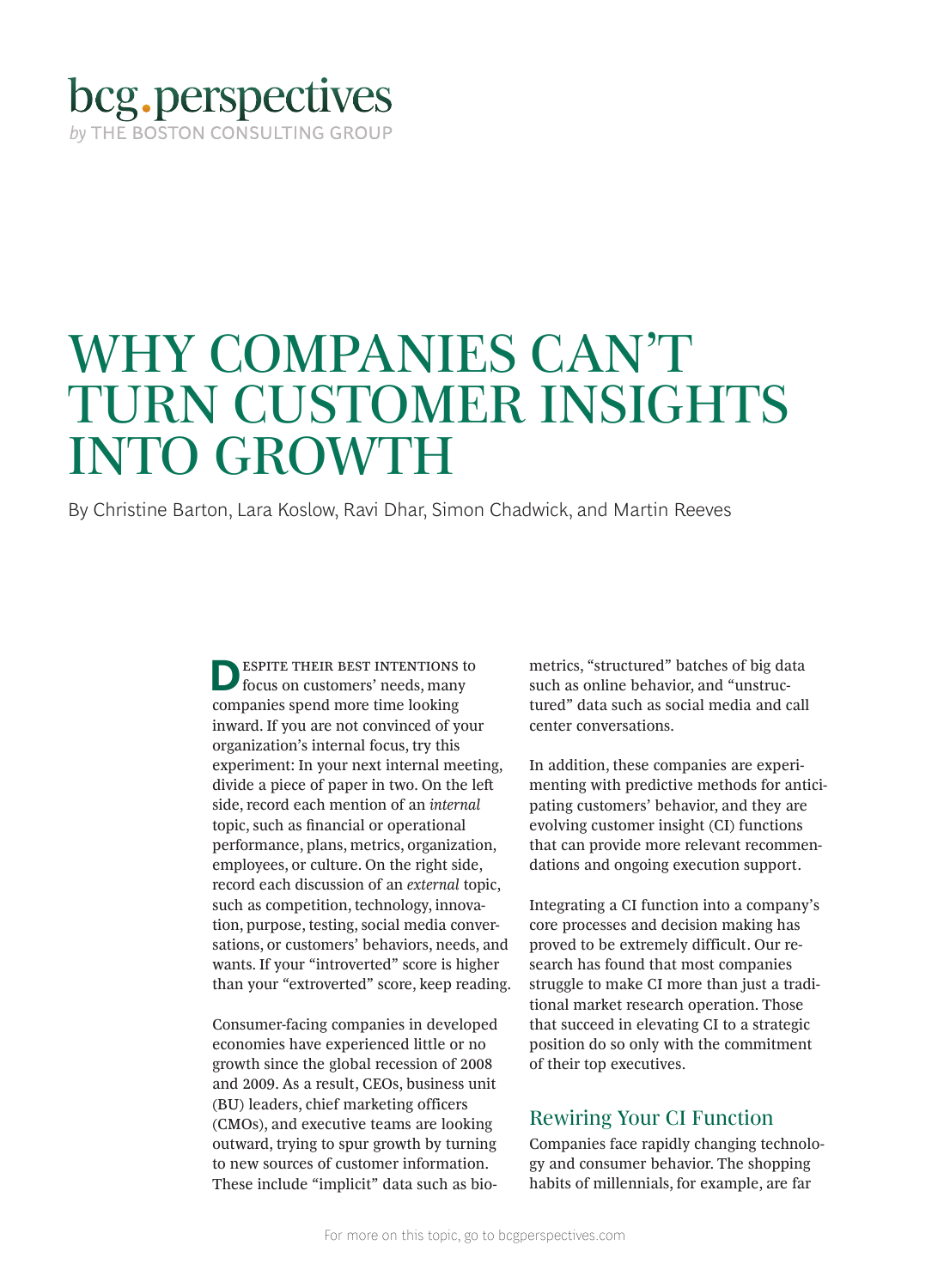different from those of older generations. Mobile apps are generating large volumes of new data from sources such as online behavior patterns, social media, user reviews, geolocation data, and mobile payments. Shopping is now integrated into daily activities, before and after traditional retail hours. Consumers' demands for information, newness, and interactions with brands are increasing, as is the ability of brands and retailers to anticipate the needs of individual customers. As a result, sectors that once were predictable and stable and that once could have survived a more internal focus—have become more volatile and uncertain. (See "The Introverted Corporation," BCG Perspectives, April 2016.)

In this environment, companies must rewrite—indeed, rewire—their CI capabilities and teams. In a 2016 survey by The Boston Consulting Group, 45 CEOs, presidents, BU leaders, and chief operating officers (COOs) in a variety of sectors said that they consider customer and growth objectives to be the top priorities for their companies, followed by operational excellence, shareholder value creation, and customer experience. More than 75% of the senior executives overall—and 100% from companies with more than \$5 billion in

annual revenue—thought CI was critical to accelerating growth. When asked what capabilities their companies needed to develop, respondents cited CI and business development as the top two; advanced analytics was also an important focus, represented in three of the top ten categories. (See Exhibit 1.)

Surprisingly, many CI organizations have a long way to go. In fact, they have barely evolved in the years since BCG's seminal benchmarking study. (See *The Consumer's Voice—Can Your Company Hear It?* BCG report, November 2009.) In late 2015, BCG's Center for Customer Insight, in partnership with Cambiar and the Yale School of Management's Center for Customer Insights, updated and expanded the original study. The new study included more than 640 respondents from more than 90 cross-sector enterprises.

More than 60% of the participating companies reported annual revenue of at least \$5 billion, and about 70% operate globally. Respondents included a balanced mix of senior executives, insights and analytics practitioners, and senior business line partners. They were evenly split between corporate and BU positions.



# **Exhibit 1 | Customer Insight Ranks at the Top of Senior Executives' Spending Priorities**

**Source:** 2016 BCG survey of 45 cross-sector CEOs and other top executives. **Note:** Only the top ten capabilities are shown. The percentages in each column may not add up to the total shown because of rounding.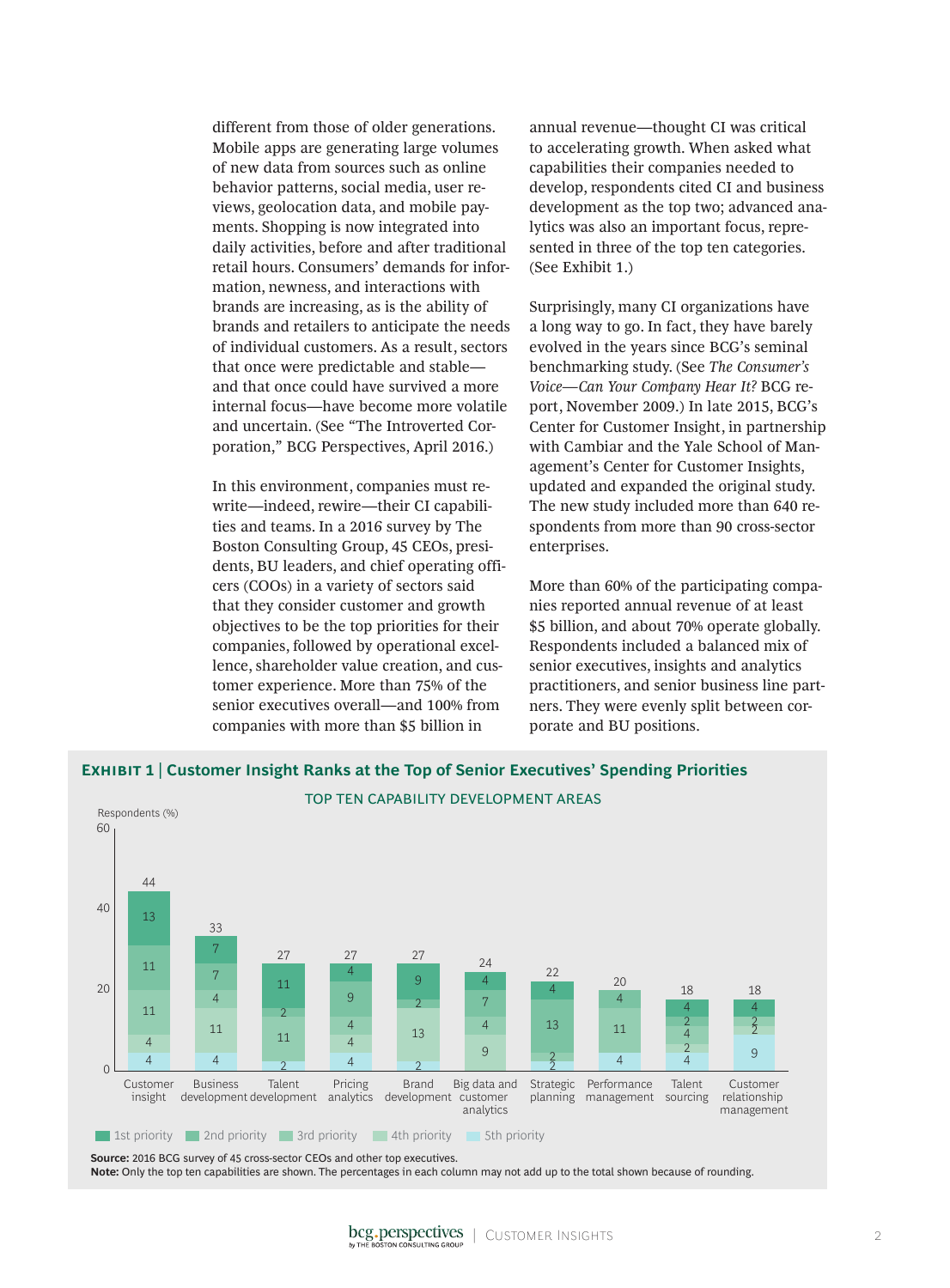## The Four Stages of CI Maturity

The pattern of maturation that we identified in 2009 is still relevant for CI groups and for emerging commercial big data and customer analytics organizations. Such groups move through four main developmental stages. (See Exhibit 2.) (Visit http:// insightsassessment.bcg.com to evaluate the maturity of a CI function.)

**1. Traditional Market Research Provider.**

At this stage, CI functions are mostly tactical and research oriented, focused on uncovering trends of sales of existing products and services, largely in existing channels and geographic locations. The group works on a project basis to produce data in response to line managers' requests. It is limited in budget, head count, and scope of influence within the organization, and it receives limited senior executive support. The function's communications concentrate on studies or project results that target a narrow audience, such as the managers who commissioned the research.

**2. Business Contributor.** For a CI function at this stage, research tends to have a realtime focus on short-term innovations such as packaging, form and flavor extensions, pricing, and promotions. The group concentrates on translating customer insights into business recommendations. Studies build on one another to start to form bodies of work and broad perspectives.

A function at this stage typically has active support from the most senior marketer in the company as well as greater access to senior and BU leaders. However, business leaders generally set priorities. Significant parts of the CI budget may exist outside the funtion's control, and the group's representation on the executive team and its exposure to the board are limited.

**3. Strategic Insight Partner.** At this stage, senior executives believe customer insights should guide most commercial business decisions. The CI function is a strategic partner and trusted advisor to the line. In addition to specialized research skills, CI team members demonstrate critical thinking, a willingness to challenge ideas, economic and strategic understanding, and business judgment. An executive team member who is not the chief marketer—champions strategic research, and the CI team works with line management to translate customer knowledge into key business decisions. Together, the CI team and line managers form the beginning of a learning organization that becomes increasingly capable of anticipating customers' needs.

The function's strategic or real-time research focuses on product and service improvements and short-term innovations but also includes experimentation with new data sources and research methodologies. Results are communicated across the orga-



#### **Sources:** *The Consumer's Voice – Can Your Company Hear It?* BCG report, November 2009; BCG, Yale CCI, and Cambiar, 2015 Customer Insights Benchmarking Study.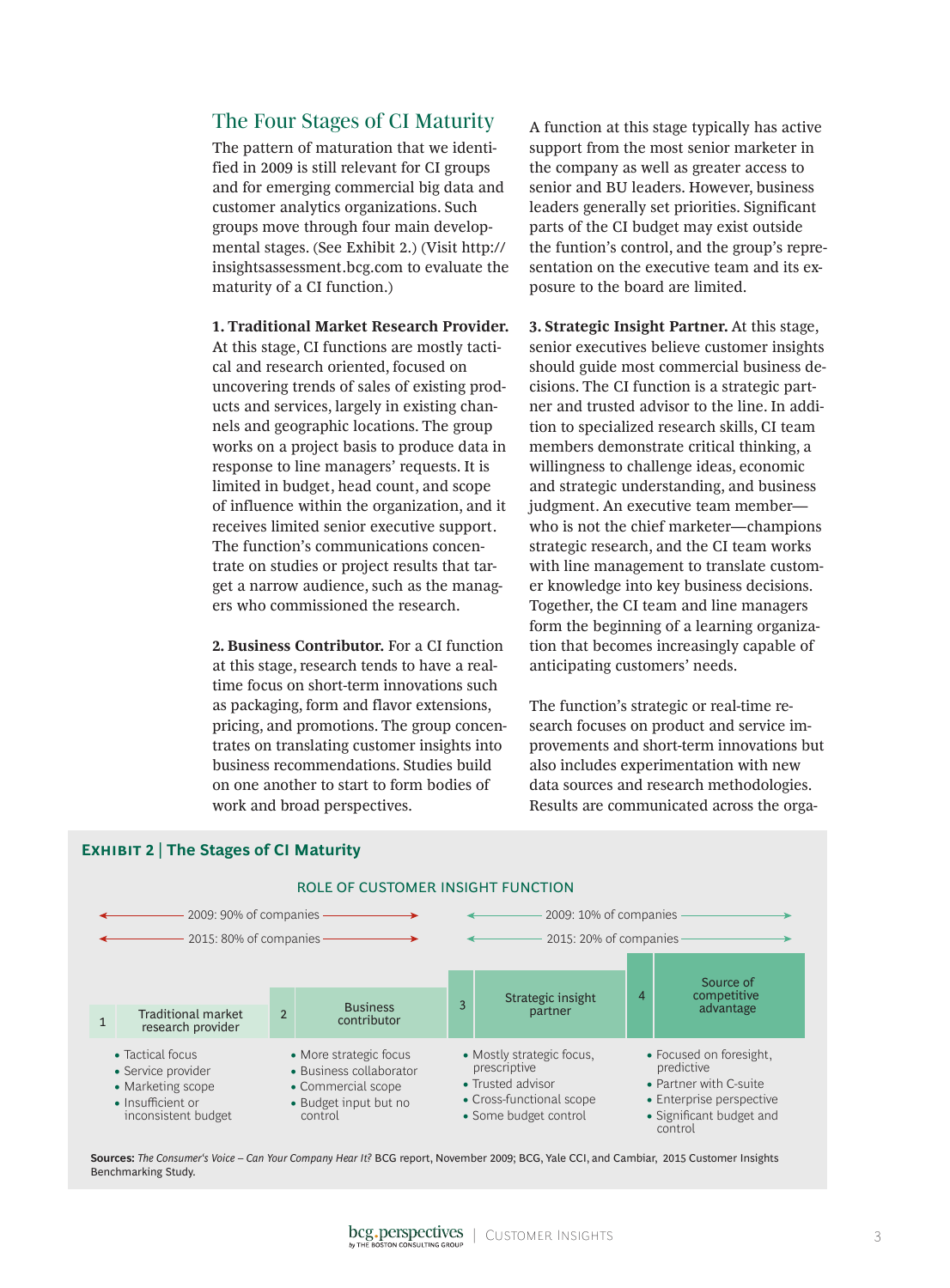nization, not just to the function commissioning the work. A group at this stage will have more generalists and strategists, and its leaders will frequently come from nontraditional CI recruiting pools, such as consulting firms or another industry.

**4. Source of Competitive Advantage.** This stage remains elusive for almost all companies. At this level, a CI function is focused on new-to-the-world innovation, foresight, and predictive inquiry. CI is used in business decisions and core processes beyond market decisions, including research priorities, new-product development, strategic planning, M&A and portfolio strategy, employee engagement, and company branding.

At this level, the CI team exerts the greatest control over the CI budget. As one CI vice president we surveyed remarked, "We're aiming for 100% budget control…. We want to have visibility of the total spend and the ability to trade off against higher value and higher impact uses."

A function at this stage provides feedback on relevant trends, offering an independent perspective on high-priority topics and customer populations and specializing in innovative methodologies. Functional leaders play executive roles, such as head of strategy, analytics, or marketing, and they often report directly to the CEO.

One senior marketer we surveyed said that for the team to reach stage 4 it must be "truly embedded" with business decision makers, seen as a "thought leader" rather than only a "project executor or data provider," and capable of providing "worldclass strategy and guidance that's actionable to solve business issues."

### Stages 3 and 4 Are the Goal

In 2009, we found that 10% of the companies represented in our survey had CI functions in the third and fourth stages. Despite 2015 participants' talk of "vision," "transformation," "restructuring," and long "journeys"—and despite rising expectations the pace of change has been glacial. Our 2015 benchmarking found that only 20% of

companies are at stages 3 and 4. The study did not reveal cases in which a new CI group leapfrogged stages.

Even when companies adopt new functions and capabilities that incorporate stage 3 elements—such as advanced analytics, digital, or social media monitoring—these groups seem to be analogous to traditional market research groups: they lack executive support, report low in the company hierarchy, have limited interaction with the line, are constrained by small budgets and little budgetary control, are unmeasured in terms of return on investment, and offer narrow career paths to team members.

Our 2015 benchmarking revealed that companies with CI functions that reach stage 3 or 4 often do well on externally verifiable outcomes, such as customer loyalty and growth rates. Generally, companies with such functions are more likely to recognize CI's effectiveness in business decisions and to measure the return on CI investments. Specifically, executives we surveyed in companies with stage 3 functions were significantly more likely (by 15 percentage points) than executives in companies with less mature CI functions to think that these groups materially contribute to financial performance, that they put their companies and BUs on faster growth trajectories (by 9 percentage points), and that they enhance their companies' competitive advantage (by 20 percentage points).

All senior executives we surveyed whose CI functions had achieved stage 4 agreed that CI puts companies and BUs on faster growth trajectories; 50% said that CI was "very critical" to growth. Fifty percent of stage 3 and 67% of stage 4 companies try to measure the ROI of CI investments, and they report significantly higher satisfaction—83% to 88%—with CI's ROI.

In companies with stage 3 or 4 functions, CI practitioners and business line partners are much more closely aligned on the impact, value, and importance of CI. As companies progress through the stages, CI practitioners and business line managers become increasingly satisfied with their re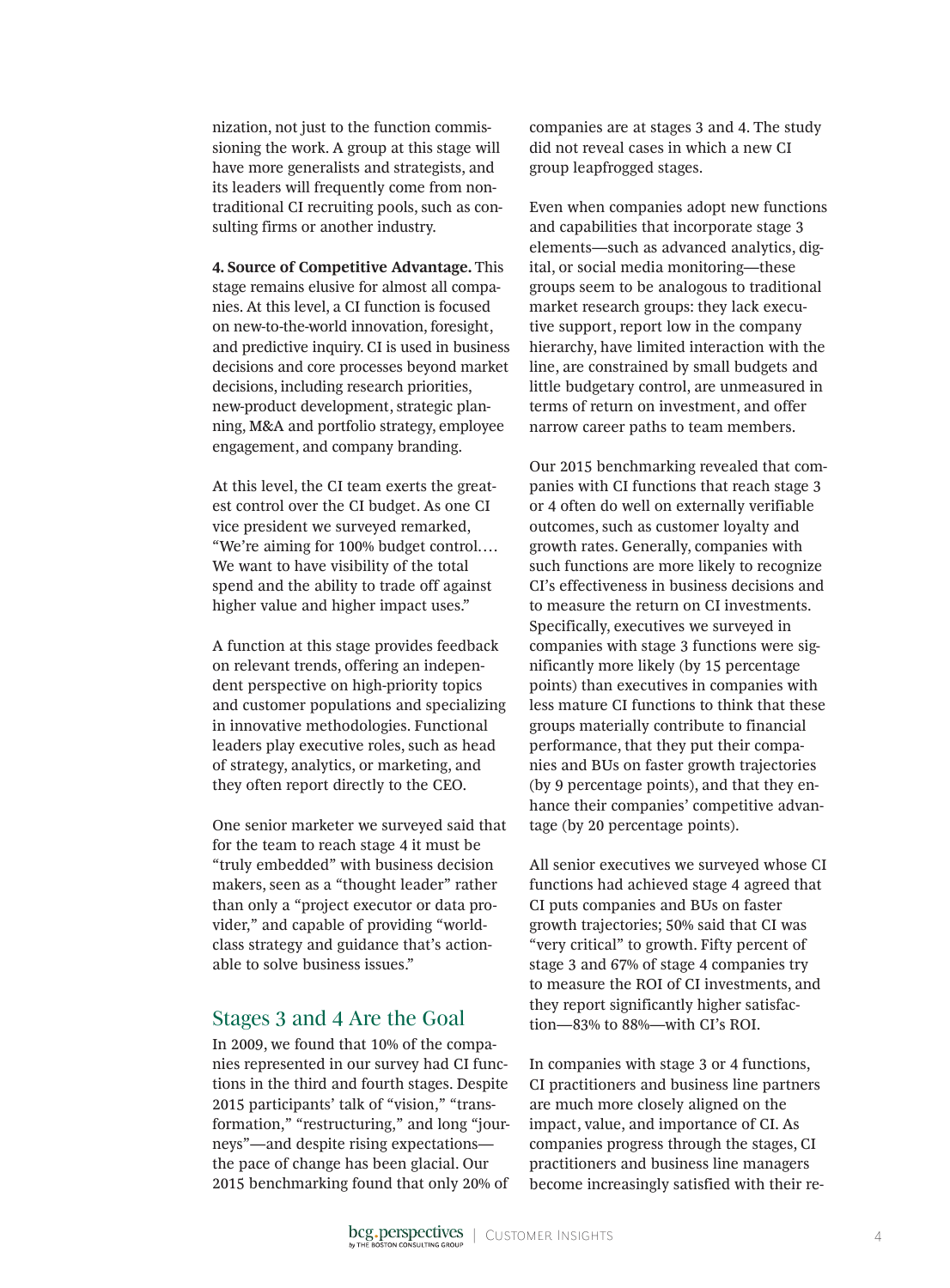lationship. By stage 4, the satisfaction rate is 89%. About 90% of the executives in our study agreed that by stage 3 line leaders *pull* CI into business decisions more than CI *pushes* its way in. As the line invites CI in, business partners' satisfaction with CI's contributions to business decisions increases, jumping to 90% overall in stage 4. In stages 3 and 4, line partners recognize CI's value in identifying critical business issues before a study and then collaborating with the business on the scope and objectives.

Given these results, executive teams should explicitly reevaluate the ROI for CI functions that are mostly backward looking, descriptive, tactical, or confined to marketing.

# Executive Support Is Critical to CI Maturity

A function's progress to stages 3 and 4 must be pulled by the CEO and senior executives as much as or more than it is pushed by CI practitioners. Although CEOs often think that their CI functions should be doing more to capture value from external information, they and their executive teams must first look inward to examine their support for these groups. Seventy-three percent of the senior executives we surveyed said the CI function had the support of the CEO, while 40% said it was supported by the president or BU head, and 49% said the CMO supported it. However, CI practitioners and their nonexecutive business counterparts had a different perspective. Only 30% said that the president or BU leader actively supported the function, and only 19% to 32% said that the CEO did.

Part of this disconnect may be the result of changes in CI reporting functions and resource allocations since 2009 as well as the misconception at the top that the CI functional transformation has been completed or that the function is the purview of the CMO. Indeed, more companies in our 2015 study seemed to be shifting CI reporting away from the CEO and presidents and toward the CMO; the number reporting to the chief strategy officer has stayed the same. During the same period, the number of CI functions reporting to the BU leader

or BU senior marketer dropped significantly in favor of centralized reporting, driven by CMO and marketing function transformations. In addition, chief information and chief technical officers saw increases in CI reporting driven by commercial big data and customer analytics.

In stage 3 CI functions, the leader has routine access to the executive team through advisory status or standing content sessions. One of the unique characteristics of stage 4 groups is the leader's full-fledged membership on the executive team.

### How to Get Going

Executive teams can take several steps to begin the process of reaching higher levels of CI maturity:

- **Conduct a diagnostic.** Interview stakeholders, quantitatively benchmark against peers, and observe the "life" of an insight through the parts of the organization and the processes in which it is identifed, amplifed, gains infuence, and has impact—or is dampened and dies out.
- **Attend one or two facilitated creative workshops with the executive team.** Apply practical creativity techniques to achieve shared self-awareness; identify "magic points," in which the CI function delivers on executives' aspirations, and "tragic points," in which CI falls short of its potential.
- **Craft an action plan.** Develop a strategy for changing executives' individual and collective action.

Companies serious about attaining the highest stages of CI maturity should set a target of no more than 24 months. Longer initiatives do not signal a sufficient commitment to change and may get bogged down, leading to distraction and change fatigue.

Companies whose CEOs and executives are not committed to a fundamentally different CI operating model should not undertake the hard work of CI transformation. In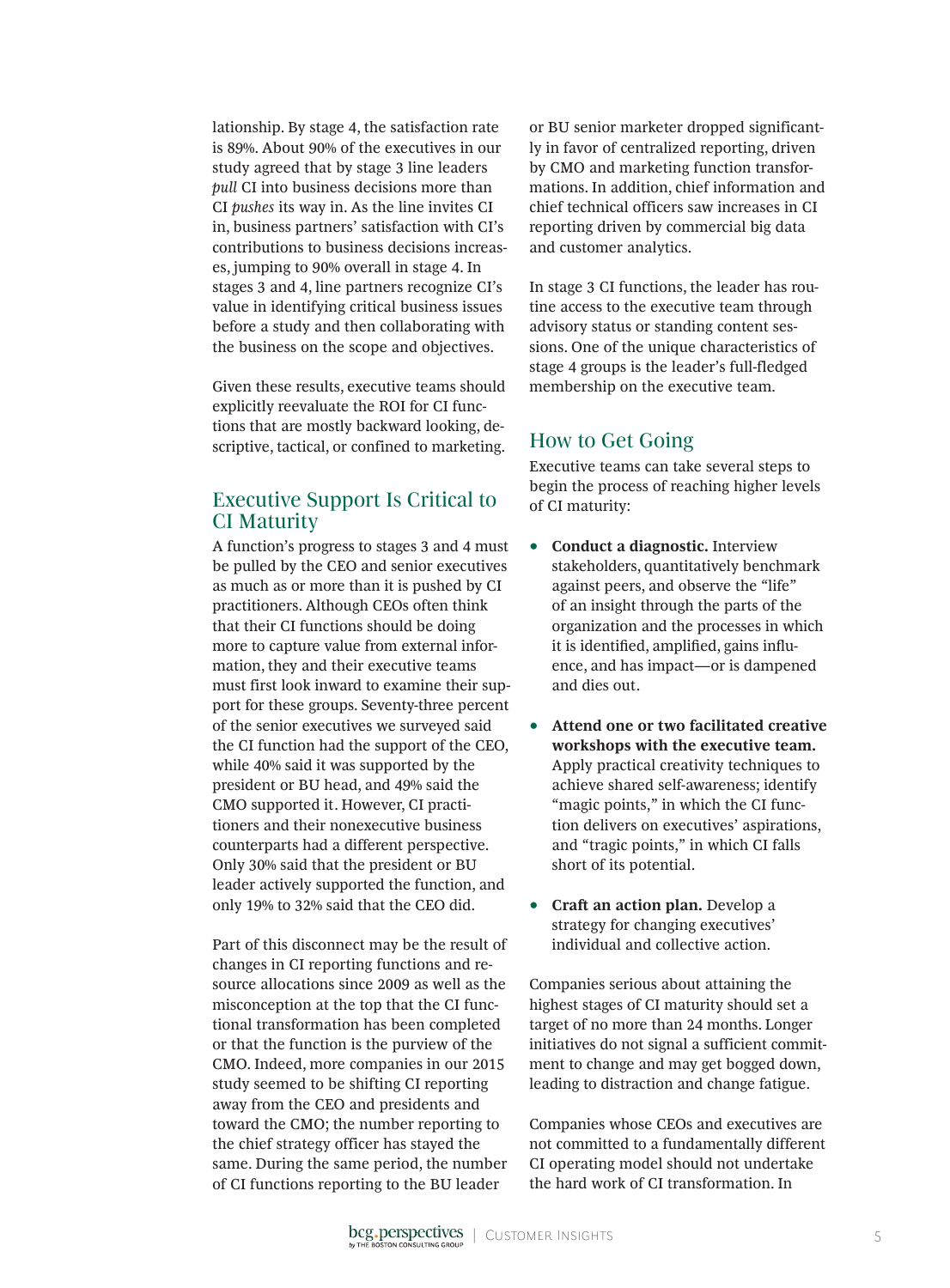companies with CEOs who do support the transition, however, senior executives should be updated regularly on the progress with regular reports from a steering or strategy committee. They should create an "activist" project management structure that ensures functional transformation through transparency, a "single source of the truth," a focus on results instead of the completion of activities, accountability, accelerated decision making, and interventions when change initiatives are off track.

Companies should prioritize three types of cross-functional initiatives and identify executive sponsors and day-to-day leaders for each.

- **Funding the Journey.** Initiatives in this category fund the transformation and the external support it requires by closing performance gaps. Examples include consolidating market research suppliers; reviewing supplier pricing and terms; cutting or reallocating tactical, backward-looking, descriptive, low-ROI project spending; and attacking duplicative expenses and teams.
- **Winning in the Medium Term.** These initiatives, which require more lead time, are the building blocks of the functional strategy. Examples include building knowledge management systems; measuring the return on CI spending; developing learning agendas for executive teams and boards; experimenting with data sources and methodologies; and enabling CI to use strategic planning and budget tools.
- **Organizing for Growth.** Initiatives of this type enable the function to execute

and sustain the transformation. Examples include expanding roles for the most talented employees; reworking job specifcations, forming executive recruiting partnerships, and targeting new talent pools; developing career paths; developing rotation programs for future leaders; establishing functional training and development programs; and tying functional compensation to performance.

Developing a truly external orientation is a struggle for many companies. Taking a hard look at the maturity of the CI function may be a good place to start. But a CI function that's treated simply as a provider of traditional market research can't become a strategic player on its own. The effort to tap this overlooked source of competitive advantage must begin at the highest levels of the organization, with executives setting the tone for the process. By measuring, interpreting, and applying knowledge from customer experiences, and using this information to fuel decisions, companies can elevate their CI function and their own position in the marketplace.

*This is the second article in a series exploring the implications of CI functions in a wide variety of consumer-facing industries. The first piece in the series, "The Introverted Corporation," was published in April 2016. In future articles, we will discuss how to integrate CI functions into business decisions and core processes, inhibitors to the function's development, seat-at-the-table issues, and the new CI talent blueprint.*

#### **About the Authors**

**Christine Barton** is a senior partner and managing director in the Dallas office of The Boston Consulting Group, the North American leader of BCG's Center for Customer Insight, and a 2015 BCG fellow focused on the future of customer knowledge and insight. She is the sector leader for luxury as well as fashion and apparel in North America. You may contact her by e-mail at barton.christine@bcg.com.

**Lara Koslow** is a partner and managing director in the firm's Atlanta office and the global leader of BCG's Center for Customer Insight. You may contact her by e-mail at koslow.lara@bcg.com.